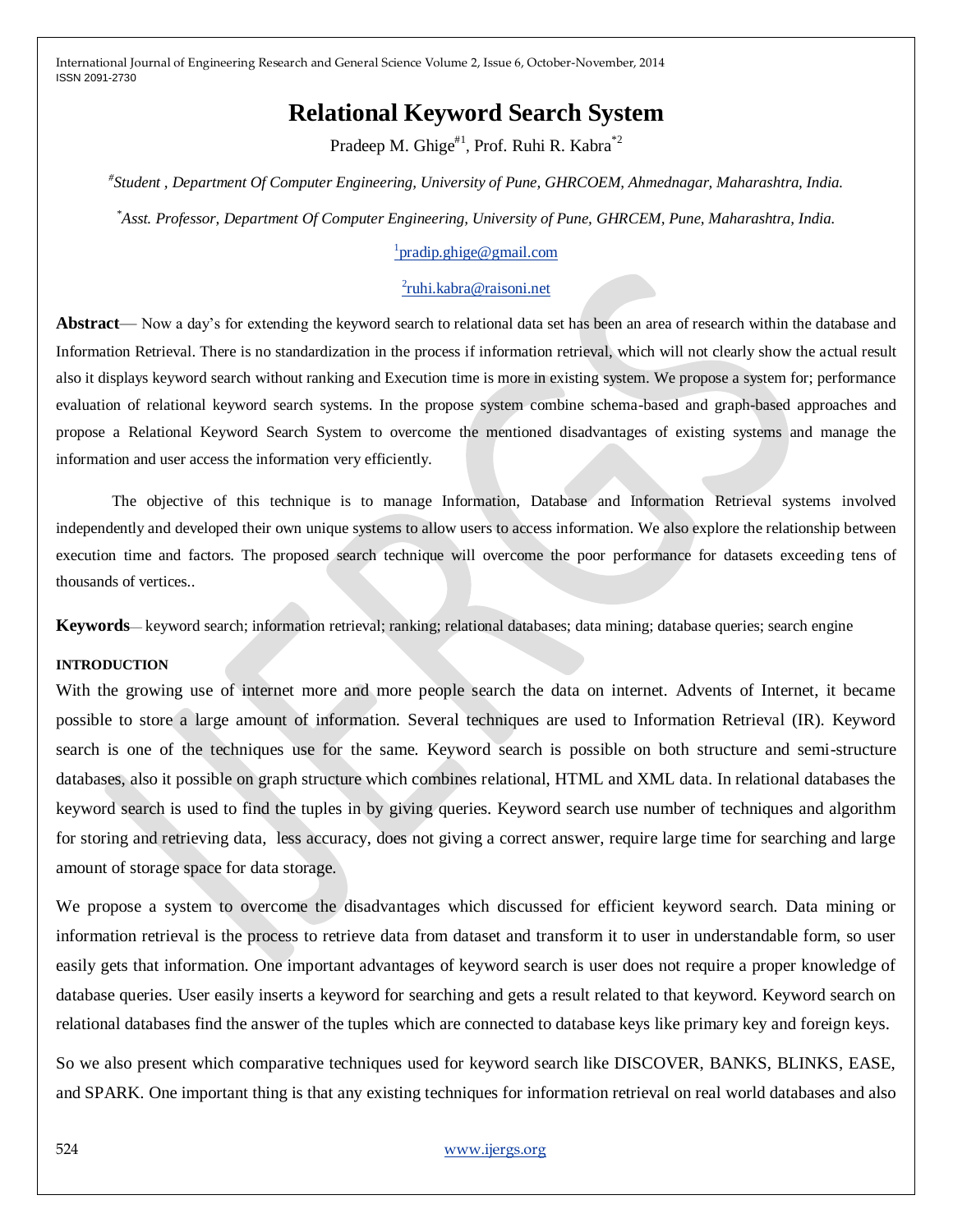experimental result indicate that existing search techniques are not capable of real world information retrieval and data mining task.

# **I.RELATED WORKS**

Relational Keyword search are change for different applications and retrieval systems are different for that purposes. Requirement of applications change as per its use and also change algorithm and techniques, also vary as per requirement. One technique is not fulfilling the requirement of other dataset. In this section we will discuss all the research and techniques which are available in existing approaches.

# **A. Schema based approaches**

Schema based approaches support keyword search over relational databases using execution of SQL commands [1]. These techniques are combination of vertices and edges including tuples and keys (primary and foreign key). There are some techniques are existed for schema based approaches.

# **DISCOVER**

DISCOVER is the techniques that multiple Information Retrieval approaches follow. DISCOVER allows it's user to issue keyword queries without any knowledge of the databases schema or SQL [2]. DISCOVER returns qualified joining network of tuples, which is set of tuples that are associated because they join on their primary and foreign keys, collectively contain all the keywords of the query.

DISCOVER proceeds in two steps- 1. The candidate's network generator generates all candidate networks of relations.2.Plan generators builds plats for the efficient evaluation of the set candidate's networks.

In DISCOVER use a greedy algorithm that produces a near optimal execution plan with respect to the actual cost. Keyword search enables information DISCOVERY without requiring from the user to know the schema of the database. It proceeds in three steps. 1. It generates the smallest set of candidate networks. 2. Then greedy algorithm creates a nonoptimal execution plan to evaluate the set of candidate networks. 3. The execution plan is executed by the DBMS.

DISCOVER uses static optimization. In future, it applies on dynamic optimization. DISCOVER returns a monotonic score aggregation function for ranking a result.

## *SPARK*

With the increasing of the text data stored in relational databases, there are increase a demand for RDBMS to support keyword query search on text data. For the same existing keyword search method can't fulfill the requirement of text data search. This techniques focus on effectiveness and efficiency of keyword query search [16]. They propose a new ranking formula using existing information retrieval techniques. Major importance of this technique is works on large scale real databases (Eg. Commercial application which is Customer Relationship Management) using two popular RDBMS Effectiveness and Efficiency.

It uses a Top-k Join algorithm which includes two efficient query processing algorithms for ranking function. 1. Dealing with Non-monotonic scoring function. 2. Skyline Sweeping Algorithm. This proposed system a new ranking method that adapt the state of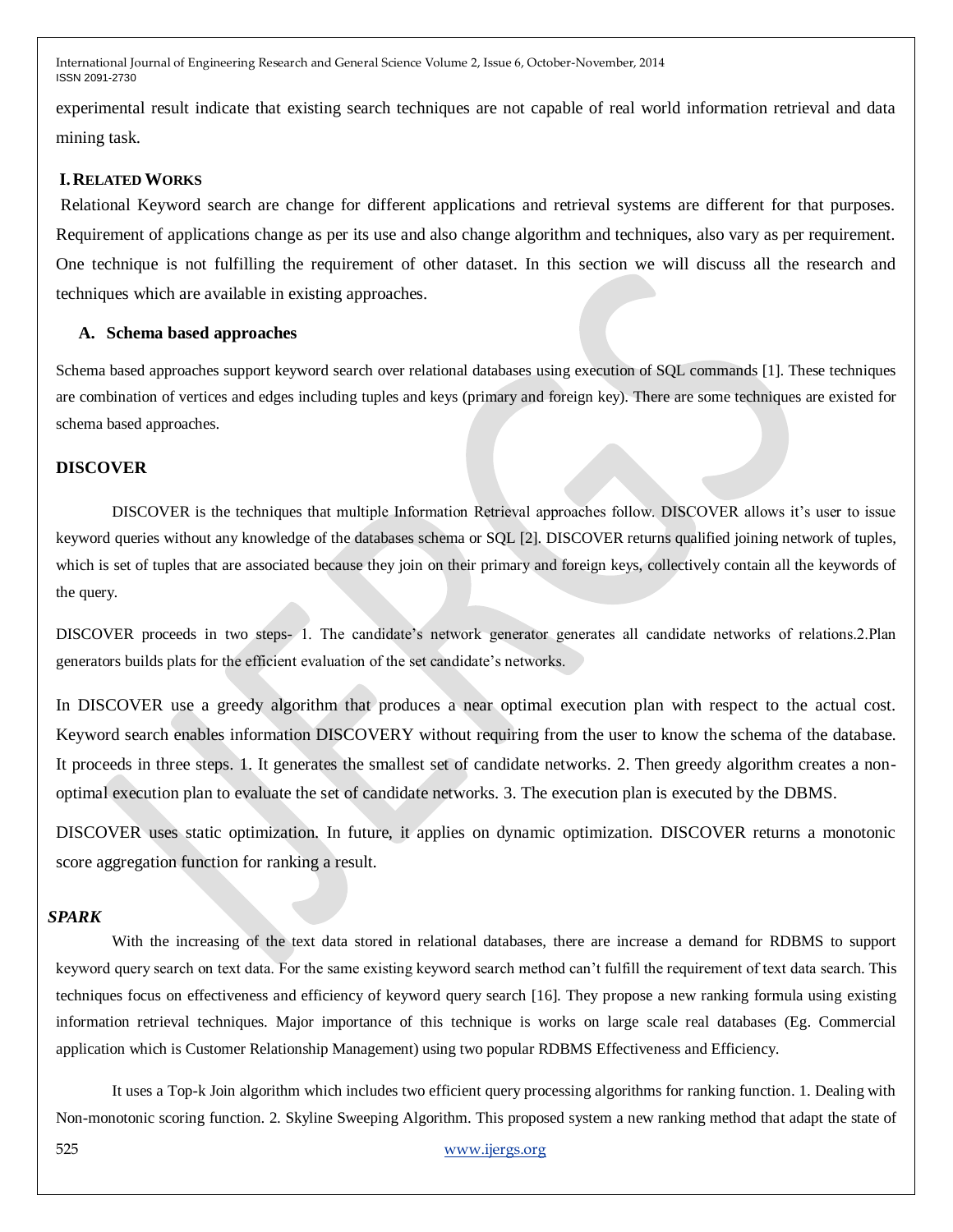art IR ranking function also two algorithm were proposed that aggressively minimize database probes. The result confirms that our ranking method could achieve high precision with high efficiency.

### *B. Graph Based Approaches*

Graph based approaches assume that the database is modeled as a weighted graph where the weight of the edges indicate the importance of relationships. This weighted tree with edges is related to steiner tree problem [5]. Graph base search techniques is more general than schema based techniques including XML, relational databases and internet.[1]

#### **BANKS**

A system which enables keyword based searched on relational databases together with data and schema browsing. BANKS enables user to exact information in a simple manner without any knowledge of schema [7]. A user can get information by typing a few keyword, following hyperlinks and interacting with controls on the displayed results. BANKS algorithm is an efficient heuristics algorithm for finding and ranking query results.

BANKS is focus on browsing and keyword searching. Keyword searching in BANKS is done using proximity based ranking on foreign key links. Model database is a graph with the tuple as nodes and cross references between edges. BANKS reduces the efforts involved in publishing relational data on the web and making it searchable.

#### **BLINKS**

In query processing over graph-structured is a top-k keyword search query on a graph finds the top k answered according to some ranking criteria. Before the implementation of graph existing system have some drawbacks like poor worst case performance, not taking full advantages of indexes and high memory requirements. To address this problem BLINKS (Bi-level indexing and query processing) scheme for top k-keyword search in graph algorithm will be implemented [4] . To reduce index space BLINKS partition a data graph into blocks. The bi-level index stores summery information at the block level. Main contribution of BLINKS is better search strategy; combining indexing with search and partitioning based indexing. BLINKS algorithm concludes that its major focus on efficiently implementing ranked keyword searches on graph structure data. It is difficult to directly build indexes for general schemaless graph to address this problem introduce BLINKS.

Result shows that BINKS improve the query performance by more than an order of magnitude. In future work of BLINKS includes two aspects for index implementation

- 1) When graph is updated need to maintain the indexes.
- 2) By monitoring performance at run time, dynamically change graph partitions and indexes in order to changing data and workloads.

## **II.COMPARATIVE STUDY**

This section includes a study on some algorithm that searches the information from the database but not fulfill all the requirements.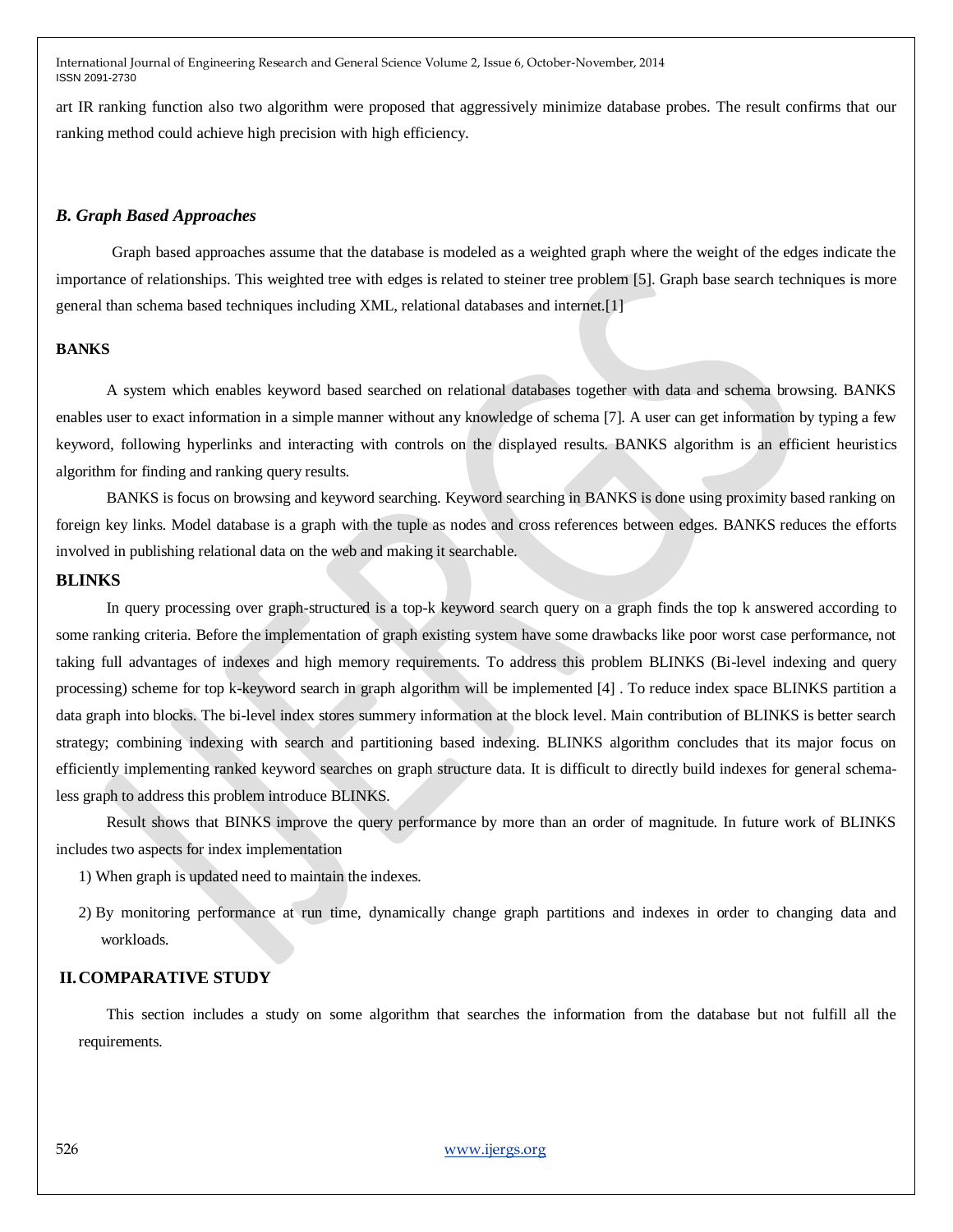## **Keyword proximity search in complex data graph**

In keyword search over data graph, is a non-redundant sub-tree that includes the given keywords [3]. Algorithms for enumerating answer is presented in architecture have two parts 1.An engine that generate a set of candidate answer. 2. Ranker that evaluate their score. For effectiveness engine must have three fundamental properties: It should not miss relevant answer, must generate the answer in an order that i highly co-related with the desired ranking and it has to efficient.

Keyword search in databases is performed over graph in which nodes are associated with keywords and edges describe semantic relationship. If the databases are an XML document then it can be represented as a graph. The goal is to discover occurrences of the keywords as well as semantic relationship between them. The conclusion of proximity search is the architecture of a generator and a ranker is essential for overcoming the obstacle that arises when applying keyword search to complex data graph. The ranker presented in this search is aimed at eliminating repeated information by incorporating global measure.

## *B. Steiner-tree based search*

A relational database can be modeled as a database graph *G=(V,E).* In this case there is a one to one mapping between a tuple in the database and a node in *V. G* can be consider as a directed graph with two edges: a forward edge  $(u, v)$  *E* if there is a foreign key from *u* to *v*, and a back edge  $(u, v)$  if  $(u, v)$  is a forward edge in *E*. An edge  $(u, v)$  indicate a close relationship between tuples *u* and *v* and the introduction of the two edge allows differentiating the importance of *u* to *v* and vice versa. When such separation is not necessary for some application *G* becomes an undirected graph.

Most existing method of keyword search over relational databases find the steiner tree composed of relevant tuples as the answer [5]. They identify the steiner trees by discovering by the rich structural relationship between tuples, and neglect the fact that such structural relationships can be recomputed and indexed. Existing method identify a single tuple unit to answer keyword queries. To overcome this problem this technique studies how to integrate multiple related tuple units to effectively answer keyword queries. It has implemented method in real database systems, and the experimental results show that this approach achieves high search efficiency and accuracy.

#### *C. Efficient IR-Style Keyword Search over Relational Databases*

Keyword search is the dominant information discovery method in documents. Increasing amount of data is stored in databases; lain text coexists with structure data. Till now information discovery in databases required knowledge of scheme, knowledge of a query language and knowledge of the role of the keywords. The goal of this research is enable IR style keyword search over DBMS without the above knowledge [11].

Advantages of IR-Style keyword search are: IR keyword search well developed for document search, modern DBMS offer IT-Style keyword search over individual text attributes. The result keyword query in each edge correspond to each edge corresponds to a primary-foreign key relationship. Some algorithm are used for IR-style keyword search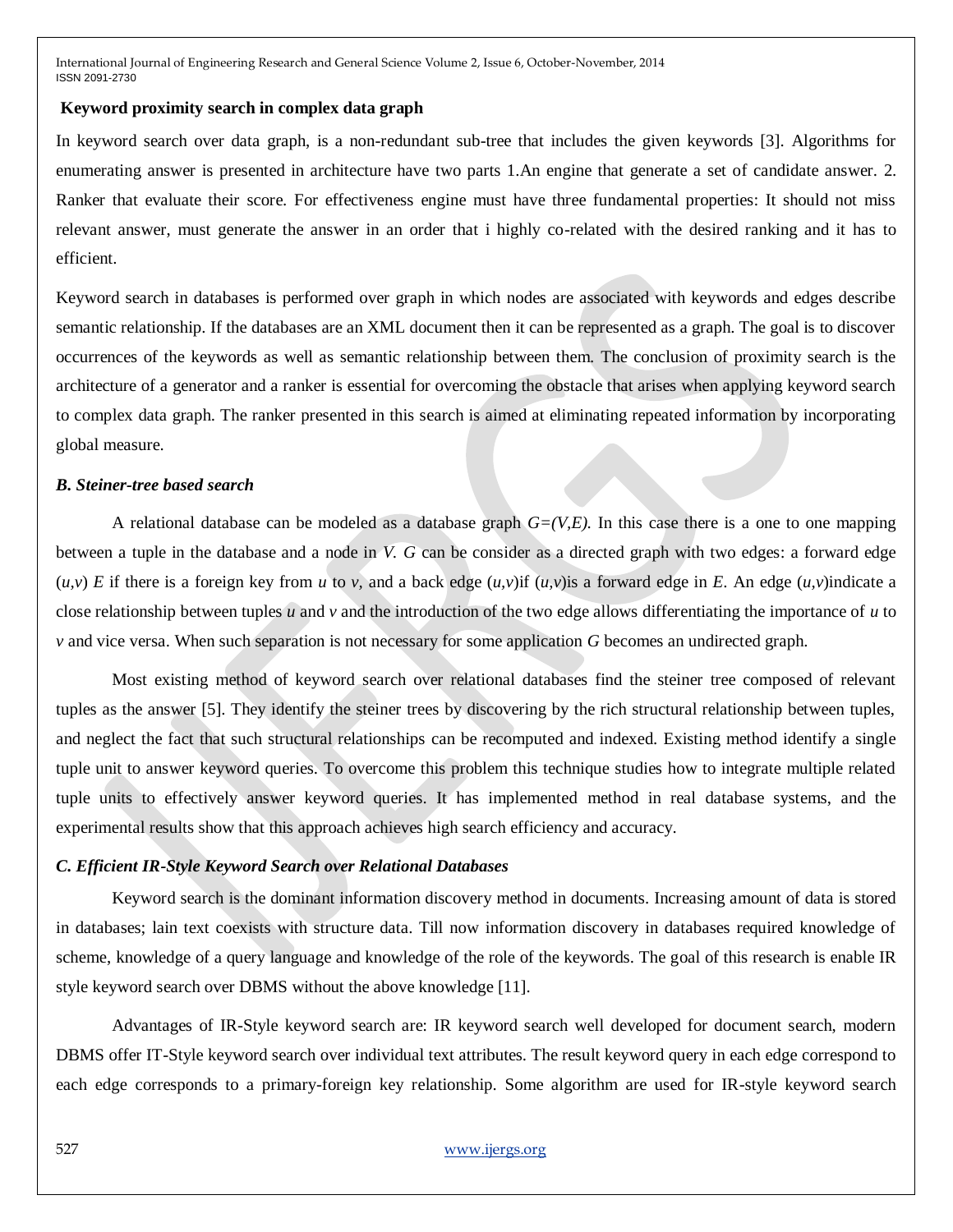including OR-semantics use DBMS estimator, AND-semantics probabilistically adjust DBMS estimator, if at most a few query results expected then use sparse algorithm, if many query results expected then use global pipelined algorithm.

The conclusion of this method is that: Extend IR-style ranking to databases, Exploit text-search capabilities of modern DBMS to generate result of higher quality, Support both "AND" and "OR "semantics and finally achieve speedup over prior work using pipelined top-k query processing algorithm.

## *D.Bidirectional Expansion for Keyword Search on Graph Databases*

In relational XML and HTML data can be represented as graph with entities as nodes and relationships as edges. Test is associated with nodes and possibly edges. A problem in this system is to efficiently extract from the data graph a small number of the best answer trees. But it can perform poorly if some keywords match many nodes, or some node has very large degree.

In this techniques focus on new search algorithm that is *Bidirectional search* which improves on Backward Expanding search by allowing Forward Search from potential roots toward leaves [12]. Introduce bidirectional search algorithm to handle partial specification of schema and structure using tree pattern with approximate matching. In future improves look ahead techniques for bidirectional search which can reduce the number of nodes touched.

## *E. QUNITS: queried units for database search*

Keyword search against structured databases has become a popular search, many users find structure queries too hard to express and use Google like query box into which search term can be entered. To overcome this problem this research focuses on to create a clear separation between Ranking and Database querying. The first task is to represent the database conceptually as a collection of independent "queried units", each of which represents the desired result for some query against the database.

In QUNITS based search one high ranking segmentation is used which join between inserted query words [13]. The qunits base approach is a so cleaner approach to model database search. In current model of keyword search in databases, several are applied to construct a result. The benefits of maintaining a clear separation between ranking and database content is that structured information can be consider as one source of information amongst many others. This makes system easier to extend and enhance with additional IR methods for ranking, such as relevance feedback also it allows us to concentrate on making the database more efficient using indices and query optimization.

The conclusion is that IR techniques are not designed to deal with structured inter-linked data and database techniques are not designed to produce result for queries that are under specified. This research has bridge this gap through the concept of QUNITS. They presented an algorithm to evaluate keyword queries against such a database of qunits, based on typing the query. In future work expect to be able to substantially improve upon the qunit finding and utility assignment algorithm.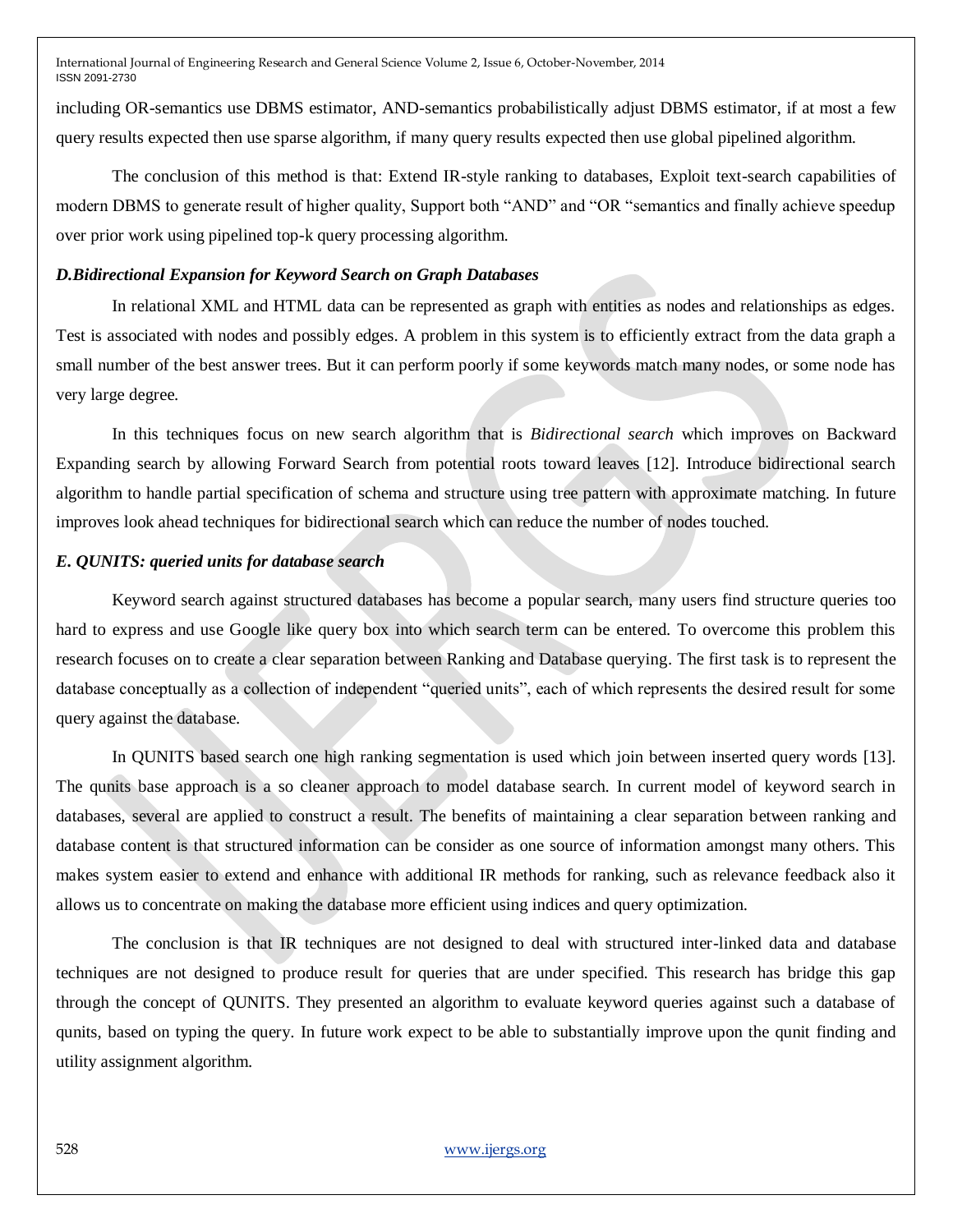## *F. EASE: An Effective 3-in-1 Keyword Search Method for Unstructured, Semi-structured and Structured Data*

Existing keyword search engines are restricted to a given data model and cannot easily adapt to unstructured, semi-structured and structured data. Current technique proposes an efficient keyword search method called EASE, for indexing and querying large collection of data [18]. To achieve efficiency in processing keyword queries first modeled all data as Graph.

Existing search engine cannot integrate information from multiple interrelated pages to answer to answered keyword queries meaningfully. Conclude that the efficiency of keyword search on structured and semi-structured data is a challenging problem because of the traditional approaches has the inverted index to process a keyword queries which is efficient for unstructured data but inefficient for semi-structured and structured data. For indexing and querying over large collection of unstructured, structured and semi-structure data, and ranking of the result propose a new techniques called EASE with integrating and databases and information retrieval techniques. EASE integrates efficient query evaluation and adaptive scoring for ranking result. EASE provides an efficient algorithm basis for top-k-style processing of large amounts of data for the discovery of rich structural relationship. EASE integrates an effective ranking mechanism to improve search effectiveness.

The contribution of this techniques is model structured, unstructured and semi-structured data as graph and propose an efficient keyword search method. Propose a novel ranking mechanism for effective keyword search also examine the issues of indexing and ranking and devise a simple and efficient indexing mechanism to index the structural relationships between the transformed data.

The conclusion is that EASE is the efficient and adaptive keyword search method to answer keyword queries over structured, unstructured and semi-structured data. The result shows that EASE achieves both high search efficiency and quality for keyword search.

## **III.** *Proposed System:*

I proposed system techniques, empirical performance evaluation of relational keyword search system. The conclusion of literature survey is that many existing search techniques do not provide acceptable performance for realistic retrieval task. Existing search techniques required large memory size for dataset and process. Memory consumption is more in existing techniques. Also another important issue of existing system is that they require more time for query or keyword execution. In summery it conform that the result of existing system is unacceptable performance. Important disadvantages of that includes: 1) Keyword search without ranking. 2) Execution time is more.

In proposed techniques we try to avoid all the disadvantages of existing systems. In our techniques we combine number of algorithms and techniques from data structure and introduce new techniques that can satisfy number of expectation for keyword query search.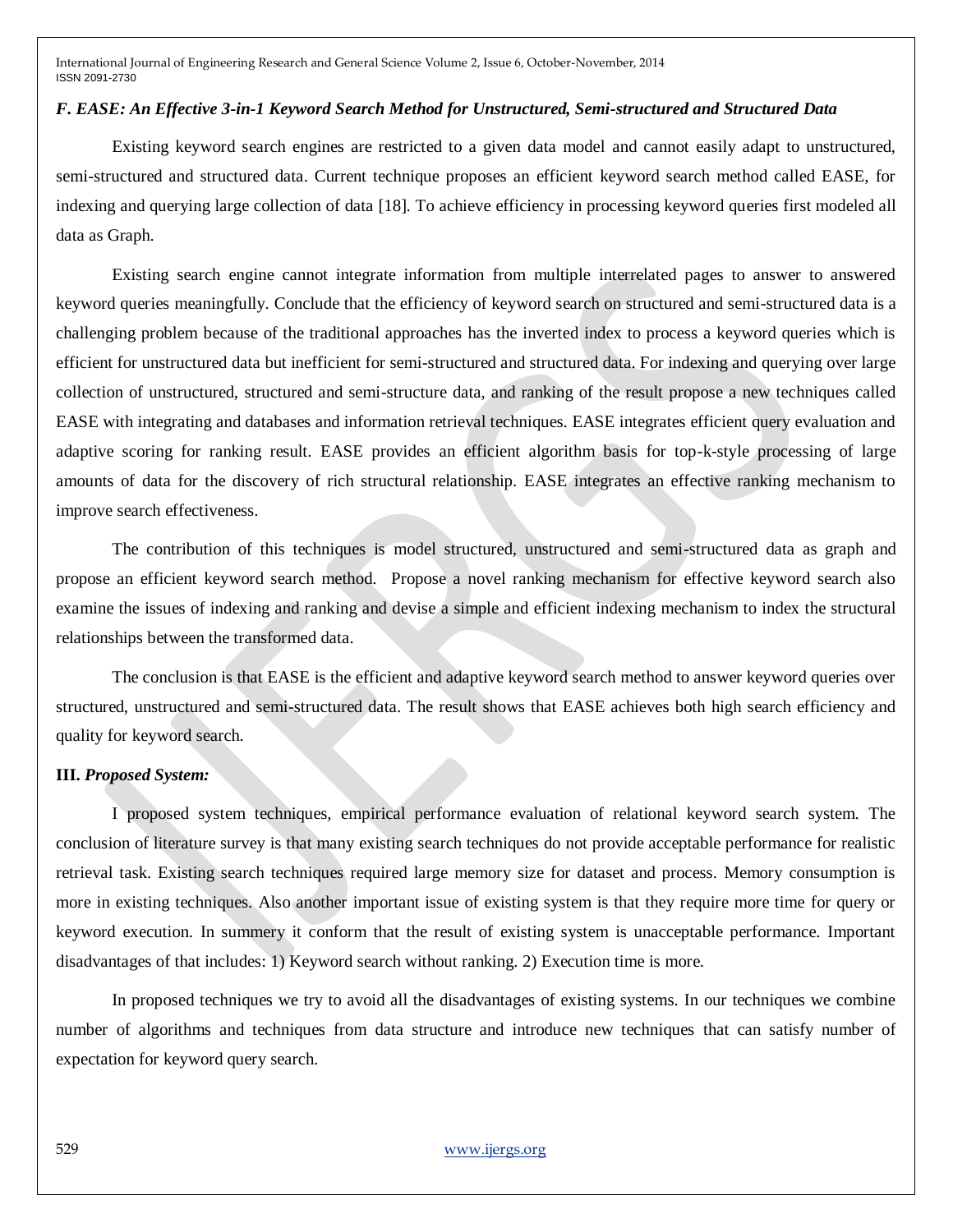## *Algorithms:*

## *1. Mining Algorithm*

## **FPGROWTH Algorithm**

The FPGrowth method indexes the database for fast support computation via the use of an augmented prefix tree called the *frequent pattern tree* (FP-tree). Each node in the tree is labeled with a single item, and each child node represents a different item. Each node also stores the support information for the item set comprising the items on the path from the root to that node. The FP-tree is constructed as follows. Initially the tree contains as root the null item. Next, for each tuple ht  $X_i \in D$ , where  $X = i(t)$ , we insert the item set *X* into the FP-tree, incrementing the count of all nodes along the path that represents *X*. If *X* shares a prefix with some previously inserted transaction, then *X* will follow the same path until the common prefix. For the remaining items in *X*, new nodes are created under the common prefix, with counts initialized to 1. The FP-tree is complete when all transactions have been inserted. The FP-tree can be considered as a prefix compressed representation of **D**. Because we want the tree to be as compact as possible, we want the most frequent items to be at the top of the tree. FPGrowth therefore reorders the items in decreasing order of support, that is, from the initial database, it first computes the support of all single items i ∈I. Next, it discards the infrequent items, and sorts the frequent items by decreasing support. Finally, each tuple ht ,*X*i ∈**D** is inserted into the FP-tree after reordering *X* by increasing item support.

#### **Tidset Intersection approach: Eclat Algorithm**

The support counting step can be improved significantly if we can index the database in such a way that it allows fast frequency computations. Notice that in the level-wise approach, to count the support, we have to generate subsets of each transaction and check whether they exist in the prefix tree. This can be expensive because we may end up generating many subsets that do not exist in the prefix tree.

## *2. Clustering Algorithm*

In this subsection, we describe the details of our clustering algorithm, the input parameters to our algorithm are the input data set S containing n points in d-dimensional space and the desired number of clusters k. As we mentioned earlier, starting with the individual points as individual clusters, at each step the closest pair of clusters is merged to form a new cluster. The process is repeated until there are only *k* remaining clusters.

## *Efficient search Engine*

As we know about the Google search engine it deals with the most useful or most of time user use word. When user searches any key word in Google it replays only the most of time use meaning.

e.g suppose user search " CAT " Google give CAT-Exam as a result .but the fact is CAT is also an animal. So this is the main drawback.

So in this techniques we overcome this issues ,we define the category of the search word first then after user will select the appropriate word meaning that he going to search. Then after that we can do the several operations. We will statically add the database in our techniques.

530 www.ijergs.org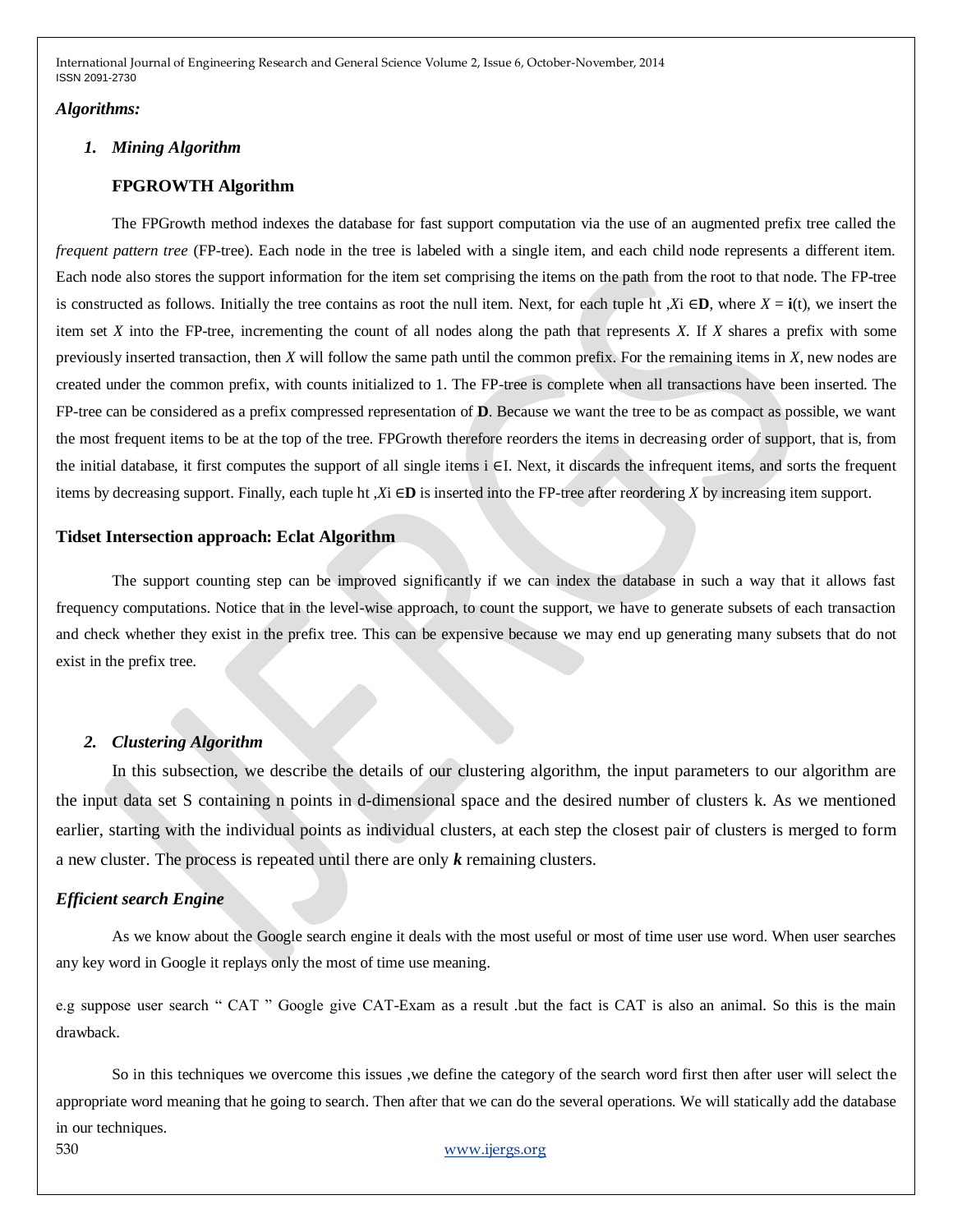## *Advantages:*

- 1. Keyword search with ranking.
- 2. Execution time consumption is less.
- 3. Less memory require for storing a data and processing.

## **ACKNOWLEDGMENT**

We would like to sincerely thank Mrs.Ruhi Kabra, our mentor (Asst. Professor, GHRCEM, Chas, Ahmednagar), for her support and encouragement.

# **CONCLUSION**

Overall we will study all the existing techniques which is available in market. Each system has some advantages and some issues. We compare all the techniques and checked the performance. So finally conclude that any existing system cannot fulfill all the requirement of keyword query search. They require more space and time; also some techniques are limited for particular dataset.

The Proposed technique is satisfying number of requirement of keyword query search using different algorithms. The performance of keyword search is also the better to compare other and it shows the actual result rather than tentative. It also shows the ranking of keyword and not requires the knowledge of database queries. Compare to existing algorithm it is a fast process.

As a future work we can search the techniques which are useful for all the datasets, means only single technique can be used for MONDIAL, IMDb etc. Further research is necessary to investigate the experimental design decisions that have a significant impact on the evaluation of relational keyword search system.

# **REFERENCES:**

[1] Joel Coffman, Alfred C. Weaver, "An Empirical Performance Evaluation for Relational Keyword Search Systems," IEEE transaction on Knowledge and Data Engineering, 2014

[2] Vegelis Hristidis, Yannis Papakonstantinou, "DISCOVER : Keyword Search in Relational Database",28<sup>th</sup>VLDB Conference, Hong Kong,China,2002

[3]Konstantin Golenberg, Benny Kimelfeld, "Keyword proximity Search in Complex Data Graphs.", SIGMOD'08,Vancouver,BC,Canada,2008

[4] Hao He, Haixun Wang,"BLINKS: Ranked Keyword Searches On Graph",SIGMOD'07,Beijing,China,2007

[5] M.L.Shore, L.R.Foulds,"An Algorithm for the Steiner Problem In Graph",(National Chung-Cheng University,China,2004

[6] Sharmili C.,Rexie J.A.M.,"Efficient Keyword Search Methods in Relational Databases",IJERA,2013